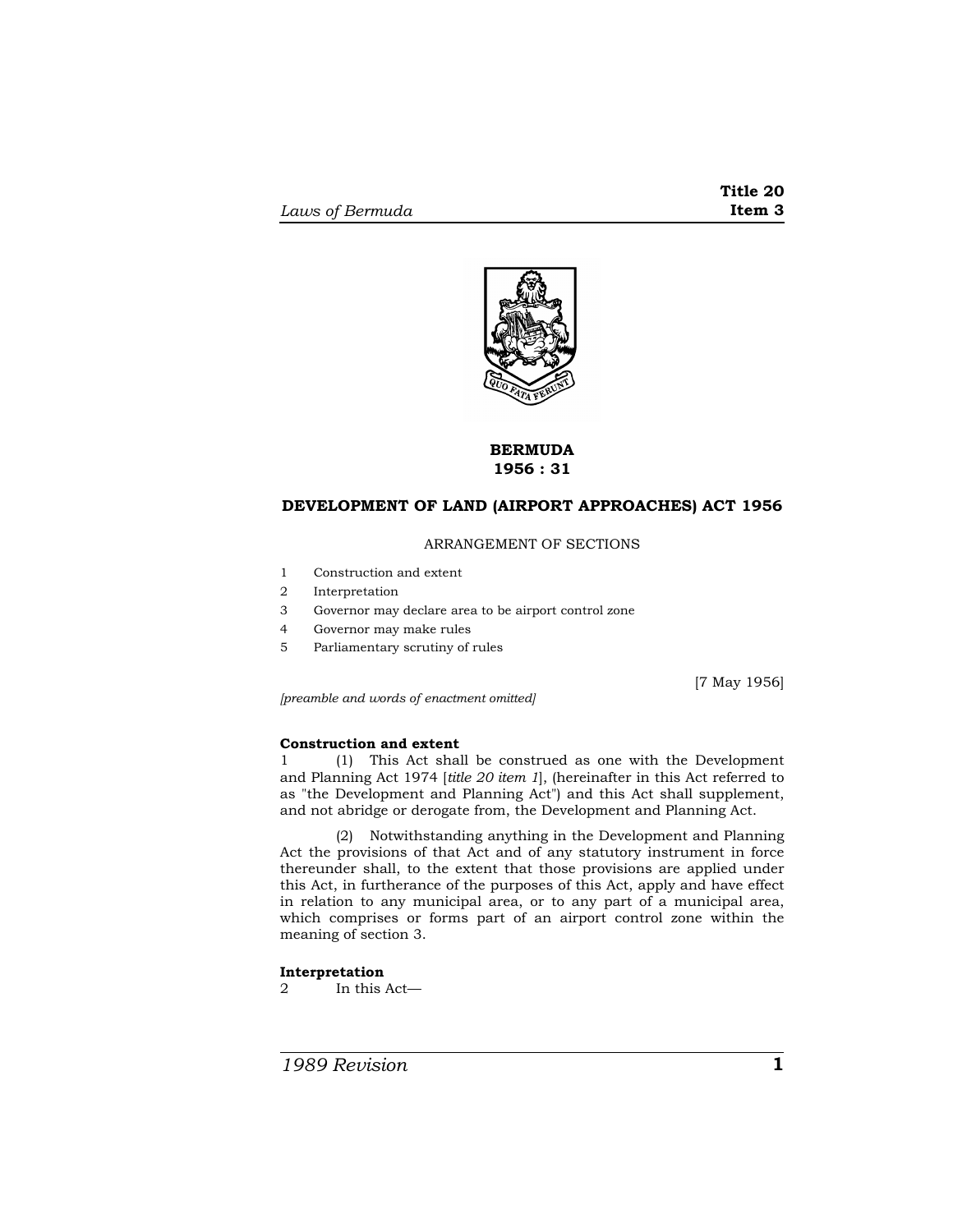## **DEVELOPMENT OF LAND ( AIRPORT APPROACHES) ACT 1956**

- "aids to aerial navigation" includes navigational lights, warning lights, obstruction lights, beacons, wireless and radar equipment, signalling equipment, and any other aids to navigation, whether carried or installed in aircraft or on the ground, and, in the latter case, whether fixed or mobile;
- "airport" includes any area of land or water ordinarily used for the landing or taking off of aircraft;
- "airport control zone" means an area of land, or of land and water, surrounding or adjacent to an airport and declared by an Order made under section 3 to be an airport control zone;
- "building" includes any structure or erection (including a mast or pole) of whatsoever material, and in whatsoever manner constructed, and any part of a building, and also includes any artificial water catchment;
- "building operation" includes the construction of any building;
- "construction", used in relation to a building, includes the reconstruction and any addition to or alteration of the building.

#### **Governor may declare area to be airport control zone**

3 (1) Where it is made to appear to the Governor that, in the interests of safety or of facilitating aerial navigation, it is expedient that this Act should be applied in respect of any area of land, or of land and water, surrounding or adjacent to an airport, the Governor may, by Order, declare such area to be an airport control zone; and the succeeding provisions of this Act shall apply and have effect in relation to any such airport control zone accordingly.

(2) [*omitted*] [*covered by Interpretation Act 1951 section 35]*

(3) Any Order made under this section shall be published in the Gazette and shall come into operation on the date of such publication or on such later date as may be specified in the Order.

(4) Section 6 of the Statutory Instruments Act 1977 [*title 1 item 3*] shall not apply to an Order made under this section.

#### **Governor may make rules**

4 (1) Without prejudice to anything in the Development and Planning Act, and subject to section 5, the Governor may from time to time make rules with the object of controlling the development and use of land within any airport control zone—

> (a) so as to ensure that no undue danger to persons or property is likely to arise by reason of the passage of aircraft landing at, or taking off from, the airport in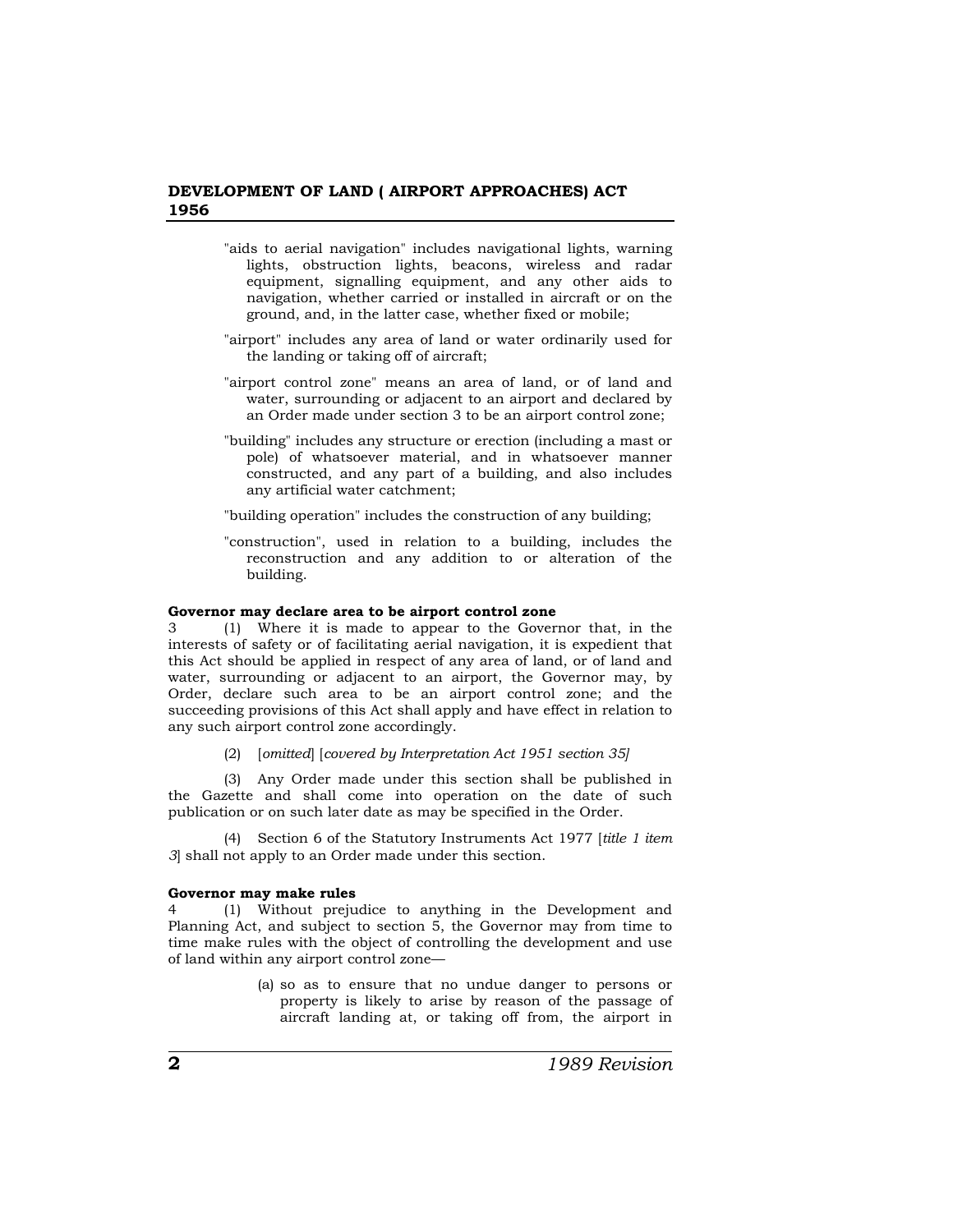connection with which the airport control zone has been declared; and

(b) so as to reduce interference with proper aerial navigation or with the proper working of necessary aids to aerial navigation.

(2) Without prejudice to the generality of subsection (1), provision may be made by rules under this Act—

- (a) for prohibiting building operations where the height above sea level of any part of a proposed new building, or of any alteration or addition to an existing building, exceeds a specified height;
- (b) for regulating the situation of new buildings, and for prohibiting building operations where the construction of a new building would be likely to constitute a hazard to proper aerial navigation or to cause interference with the proper working of any necessary aids to aerial navigation;
- (c) for regulating the colour, or arrangement of colours, maintained on the exterior of any existing building;
- (d) for requiring, in respect of any building, the installation, maintenance or operation of obstruction or other warning lights;
- (e) for requiring the felling or cutting of trees and the cutting of other natural growth.
- (3) Rules made under this Act may provide—
	- (a) for empowering such public authorities or persons as may be specified in the rules to administer or execute the rules and to make orders, impose requirements or give directions for the purposes of the rules;
	- (b) for empowering such public authorities or persons as may be specified in the rules to take measures, including the entry and inspection of any land or building and the carrying out of any works or of any demolition, to secure compliance with the rules or with any order, requirement or direction made, imposed or given thereunder; and for enabling such public authorities or persons to recover expenses incurred by them in the exercise of any such power;
	- (c) for the trial and punishment of persons contravening or failing to comply with any of the provisions of the rules